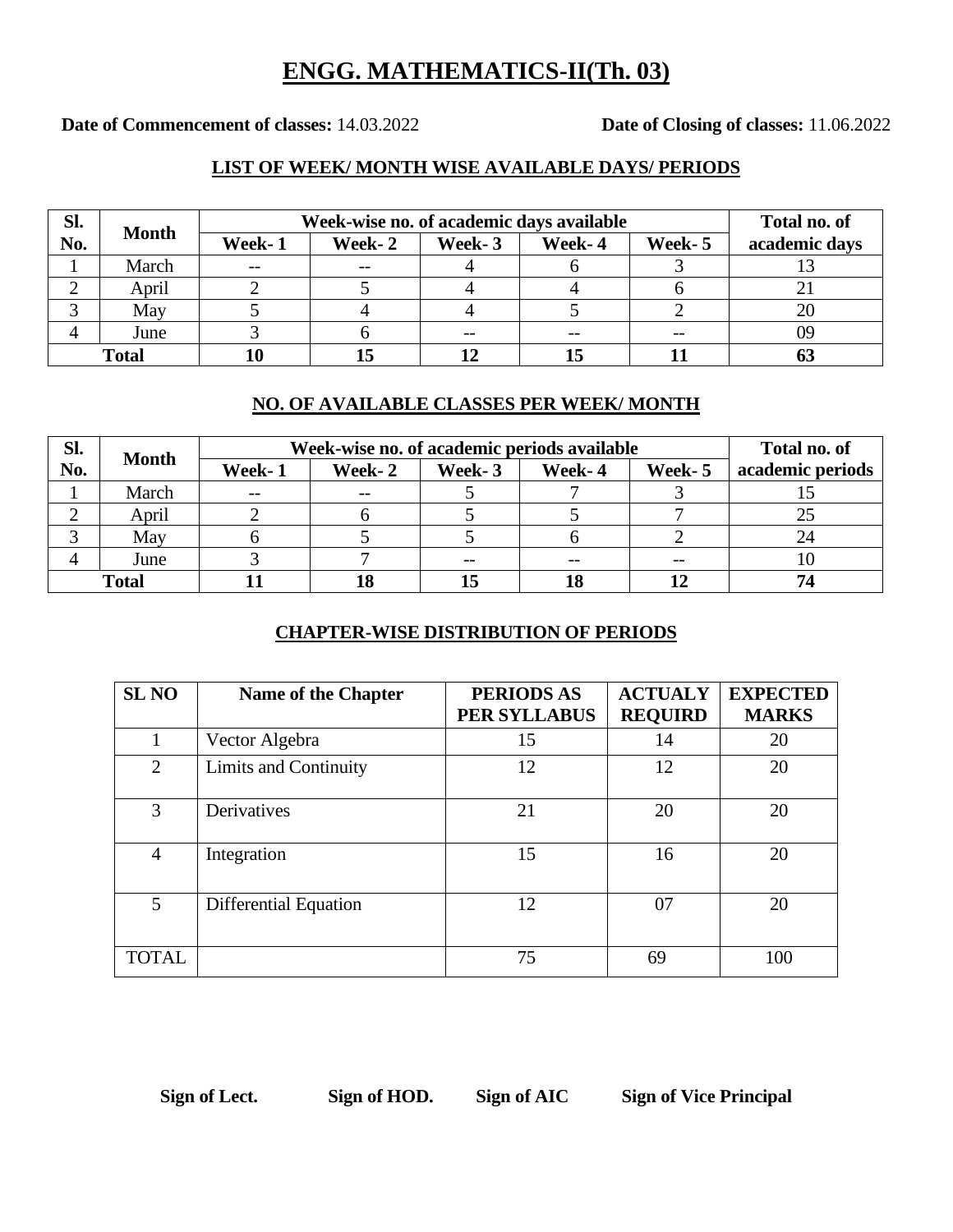# **LESSON PLAN**

| Name of                     | Week            |                                    | Art. no      | <b>Theory Topics</b>                                                                                                                                                     |
|-----------------------------|-----------------|------------------------------------|--------------|--------------------------------------------------------------------------------------------------------------------------------------------------------------------------|
| The<br>Month                | N <sub>o</sub>  | <b>Class day</b>                   |              |                                                                                                                                                                          |
|                             |                 | 1 <sup>st</sup>                    | a)<br>b)     | Chapter no-01(Vector Algebra)<br>Introduction,<br>Types of vectors(null vector, parallel vector,<br>Collinear vectors in component form)                                 |
|                             |                 | 2 <sub>nd</sub>                    | c)           | <b>Representation of Vector</b>                                                                                                                                          |
|                             | 3 <sup>rd</sup> | 3 <sup>rd</sup>                    | d)           | Magnitude and direction of vectors                                                                                                                                       |
|                             |                 | 4 <sup>th</sup>                    | e)           | Addition and subtraction of vectors                                                                                                                                      |
|                             |                 | 5 <sup>th</sup>                    | f)           | Position vector                                                                                                                                                          |
|                             |                 | 1 <sup>st</sup>                    | g)           | Scalar/dot product of two vectors                                                                                                                                        |
|                             |                 | 2 <sup>nd</sup>                    | h)           | Geometrical meaning of dot product                                                                                                                                       |
| M                           | 4 <sup>th</sup> | 3 <sup>rd</sup>                    |              | problems                                                                                                                                                                 |
| $\mathbf{A}$<br>$\mathbf R$ |                 | 4 <sup>th</sup>                    | i)           | Angle between two vectors                                                                                                                                                |
| $\mathcal{C}$<br>H          |                 | 5 <sup>th</sup>                    | j)           | Scalar and vector projection of two vectors                                                                                                                              |
|                             |                 | 6th                                |              | Problems                                                                                                                                                                 |
|                             |                 | 7 <sup>th</sup>                    | $\mathbf{k}$ | Vector/cross product and geometrical<br>meaning                                                                                                                          |
|                             |                 | 1 <sup>st</sup>                    |              | Area of triangle and parallelogram                                                                                                                                       |
|                             | 5th             | 2 <sub>nd</sub>                    |              | Problems                                                                                                                                                                 |
|                             |                 | 3 <sup>rd</sup>                    | a)<br>b)     | <b>Chapter no.-02 (Limit and Continuity)</b><br>Definition of function based on set<br>theory.<br>Types of function:<br>(i) Constant function,<br>(ii) Identity function |
|                             | 1 <sup>st</sup> | 1 <sup>st</sup><br>2 <sub>nd</sub> | b)           | (iii) Absolute value function,<br>(iv) Greatest integer function<br>(v) Trigonometric function<br>(vi) Exponential function<br>(vii) Logarithmic function                |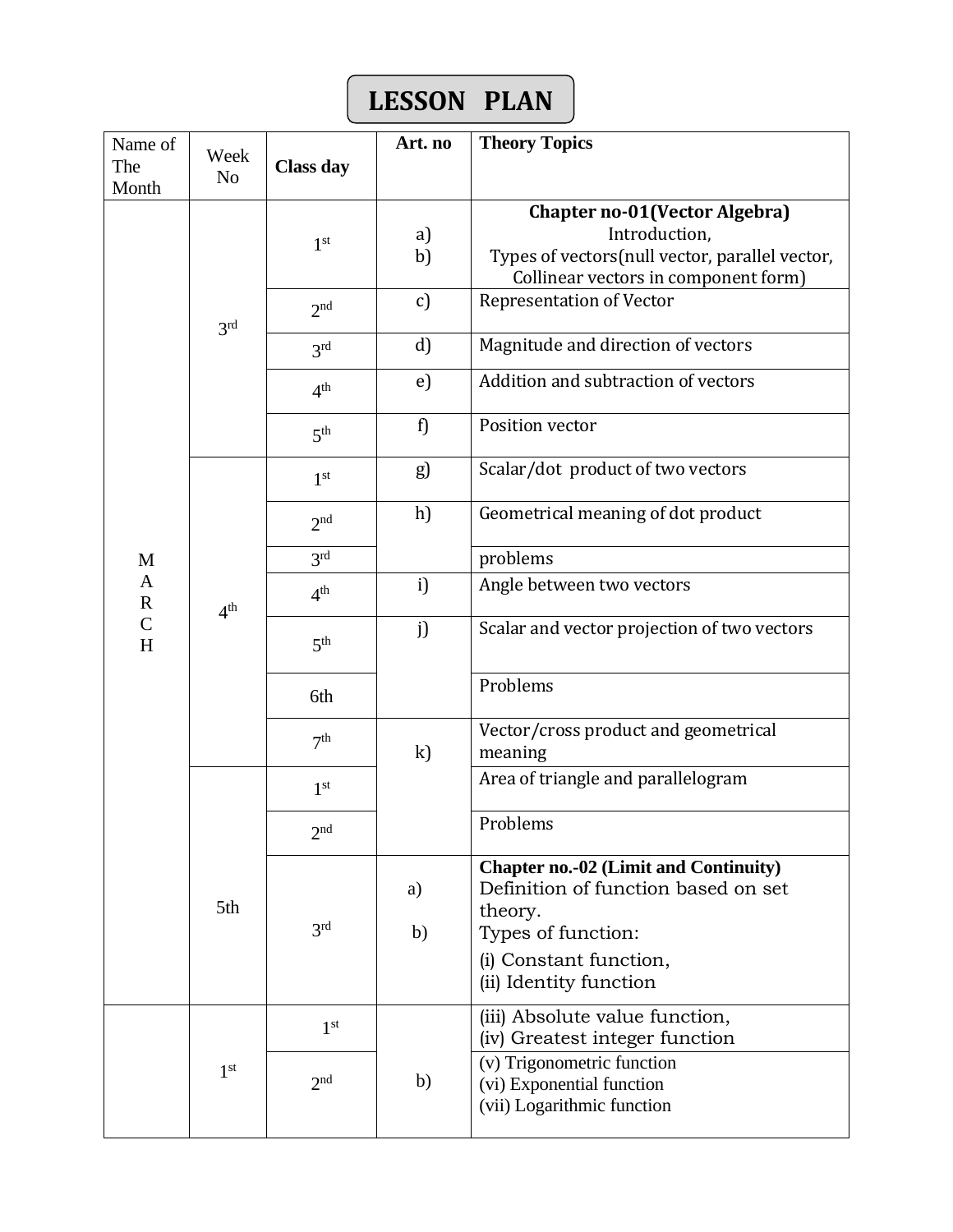|              |                 | 1 <sup>st</sup> | $\mathbf{c})$ | Introduction of limit of a function, LHL,<br><b>RHL</b>                                                                                                                    |
|--------------|-----------------|-----------------|---------------|----------------------------------------------------------------------------------------------------------------------------------------------------------------------------|
|              |                 | 2 <sup>nd</sup> | $\mathbf{d}$  | Existence of Limit                                                                                                                                                         |
| A            | 2 <sub>nd</sub> | 3 <sup>rd</sup> |               | Methods of evaluation of limit<br>(formulae)                                                                                                                               |
|              |                 | 4 <sup>th</sup> | e)            | Fundamental theorem on limits                                                                                                                                              |
|              |                 | 5 <sup>th</sup> |               | Proof of Theorems                                                                                                                                                          |
|              |                 | 6 <sup>th</sup> |               | Cont                                                                                                                                                                       |
| $\mathbf P$  |                 | 1 <sup>st</sup> | e)            | Definition of Continuity of a function at<br>a point                                                                                                                       |
|              |                 | 2 <sup>nd</sup> |               | Cont.                                                                                                                                                                      |
| $\mathbb{R}$ |                 | 3 <sup>rd</sup> |               | Problem                                                                                                                                                                    |
|              | 3 <sup>rd</sup> | 4 <sup>th</sup> | a)            | <b>Chapter no.-03 (Derivatives)</b><br>Derivative of a function at a given<br>point<br>Geometrical and physical meaning of derivative,<br>Diff. coefficient, Diff operator |
| $\mathbf I$  |                 | 5 <sup>th</sup> | b)            | Algebra of derivative (Addition, Subtraction,<br>product and quotient rule of derivative)                                                                                  |
|              |                 | 1 <sup>st</sup> |               | Problems                                                                                                                                                                   |
|              |                 | 2 <sup>nd</sup> | $\mathbf{c})$ | Derivative of Standard functions from<br>first principle                                                                                                                   |
| L            | 4 <sup>th</sup> | 3 <sup>rd</sup> |               | Cont.                                                                                                                                                                      |
|              |                 | 4 <sup>th</sup> | $\mathbf{d}$  | Derivative of composite functions-<br>(chain rule)                                                                                                                         |
|              |                 | 5th             |               | Problems                                                                                                                                                                   |
|              |                 | 1 <sup>st</sup> |               | Methods of differentiation of<br>(i) parametric functions                                                                                                                  |
|              |                 | 2 <sup>nd</sup> |               | Problems                                                                                                                                                                   |
|              | 5 <sup>th</sup> | 3 <sup>rd</sup> | e)            | (ii) Diff of implicit functions,                                                                                                                                           |
|              |                 | 4 <sup>th</sup> |               | Problems                                                                                                                                                                   |
|              |                 | 5 <sup>th</sup> |               | (iii) Diff of parametric functions                                                                                                                                         |
|              |                 | 6th             |               | Problems                                                                                                                                                                   |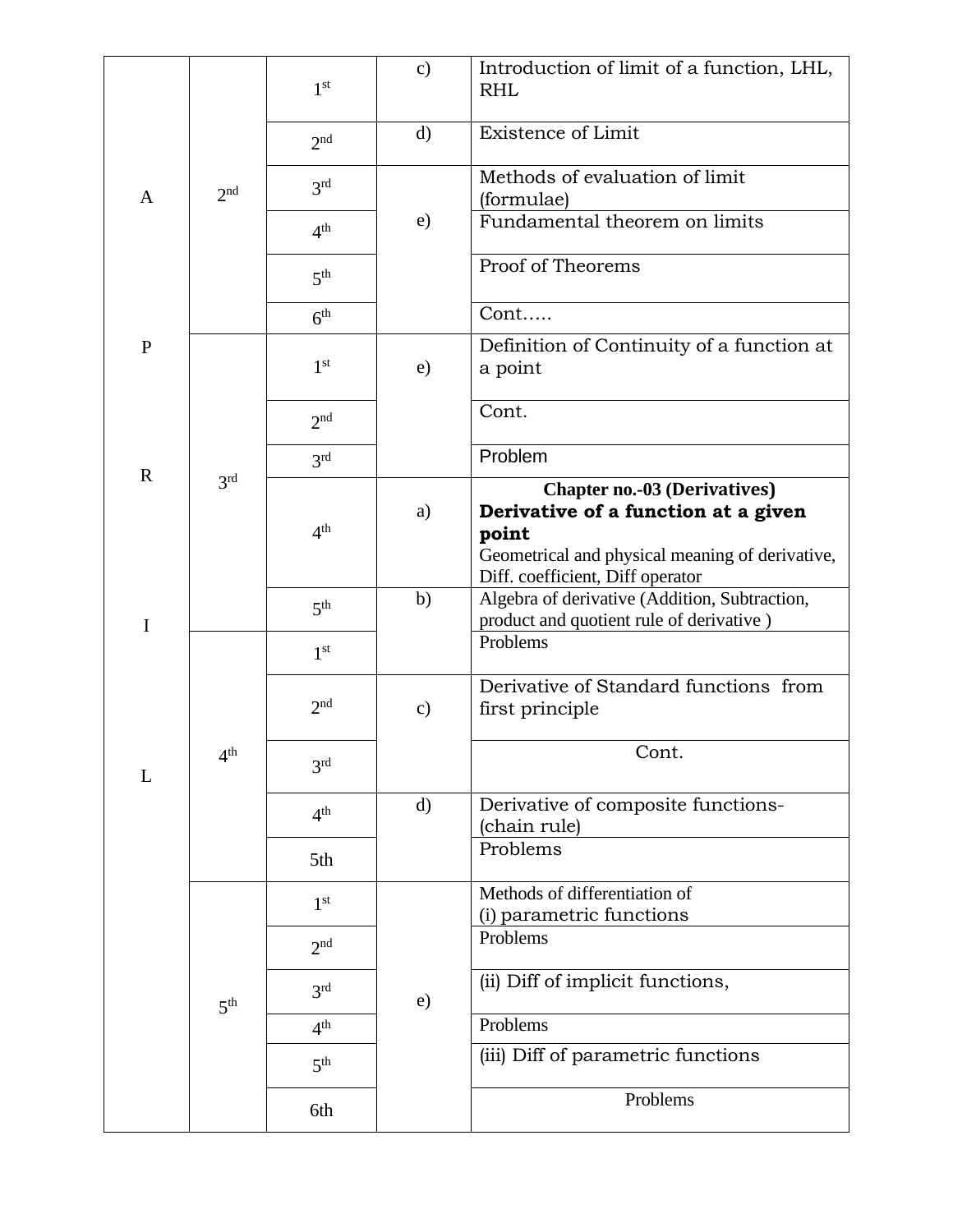|             |                 | 7 <sup>th</sup> |               | (iv) Diff of a function w.r.t. another<br>Function                                                      |
|-------------|-----------------|-----------------|---------------|---------------------------------------------------------------------------------------------------------|
|             |                 | 1 <sup>st</sup> |               | Cont                                                                                                    |
|             |                 | 2 <sub>nd</sub> |               | Application of Derivative<br>(i) Successive diff up to 2nd order                                        |
|             | 1 <sup>st</sup> | 3 <sup>rd</sup> | f)            | Cont.                                                                                                   |
|             |                 | 4 <sup>th</sup> |               | (ii) Partial diff of a fun. of two variables up to<br>2nd order                                         |
|             |                 | 5 <sup>th</sup> |               | Cont.                                                                                                   |
|             |                 | 6 <sup>th</sup> | g)            | Problems based on above                                                                                 |
|             |                 | 1 <sup>st</sup> | a)            | <b>Chapter no.-04 (Integral Calculus)</b><br>Definition of integration as inverse of<br>differentiation |
|             |                 | 2 <sup>nd</sup> | b)            | Integral of standard functions                                                                          |
|             | 2 <sup>nd</sup> | 3 <sup>rd</sup> |               | Problems                                                                                                |
|             |                 | 4 <sup>th</sup> |               | Methods of integration<br>(i) Integration by substitution                                               |
|             |                 | 5 <sup>th</sup> | $\mathbf{c})$ | Problems                                                                                                |
| M           |                 | 1 <sup>st</sup> |               | (ii) Integration by parts                                                                               |
|             |                 | 2 <sup>nd</sup> |               | Problems                                                                                                |
|             | $3^{\rm rd}$    | 3 <sup>rd</sup> |               | Integration of different forms and its proof                                                            |
| A           |                 | 4 <sup>th</sup> | $\mathbf{d}$  | Cont.                                                                                                   |
|             |                 | 5 <sup>th</sup> |               | Problems                                                                                                |
|             |                 | 1 <sup>st</sup> |               | Definite integrals, properties of definite integral                                                     |
| $\mathbf Y$ |                 | 2 <sub>nd</sub> | e)            | Cont                                                                                                    |
|             |                 | 3 <sup>rd</sup> |               | Problem                                                                                                 |
|             | 4 <sup>th</sup> | 4 <sup>th</sup> | f)            | Application of Integration-<br>(i) Area enclosed by a curve and X-axis.                                 |
|             |                 | 5 <sup>th</sup> |               | (ii) Area of a circle with center at origin                                                             |